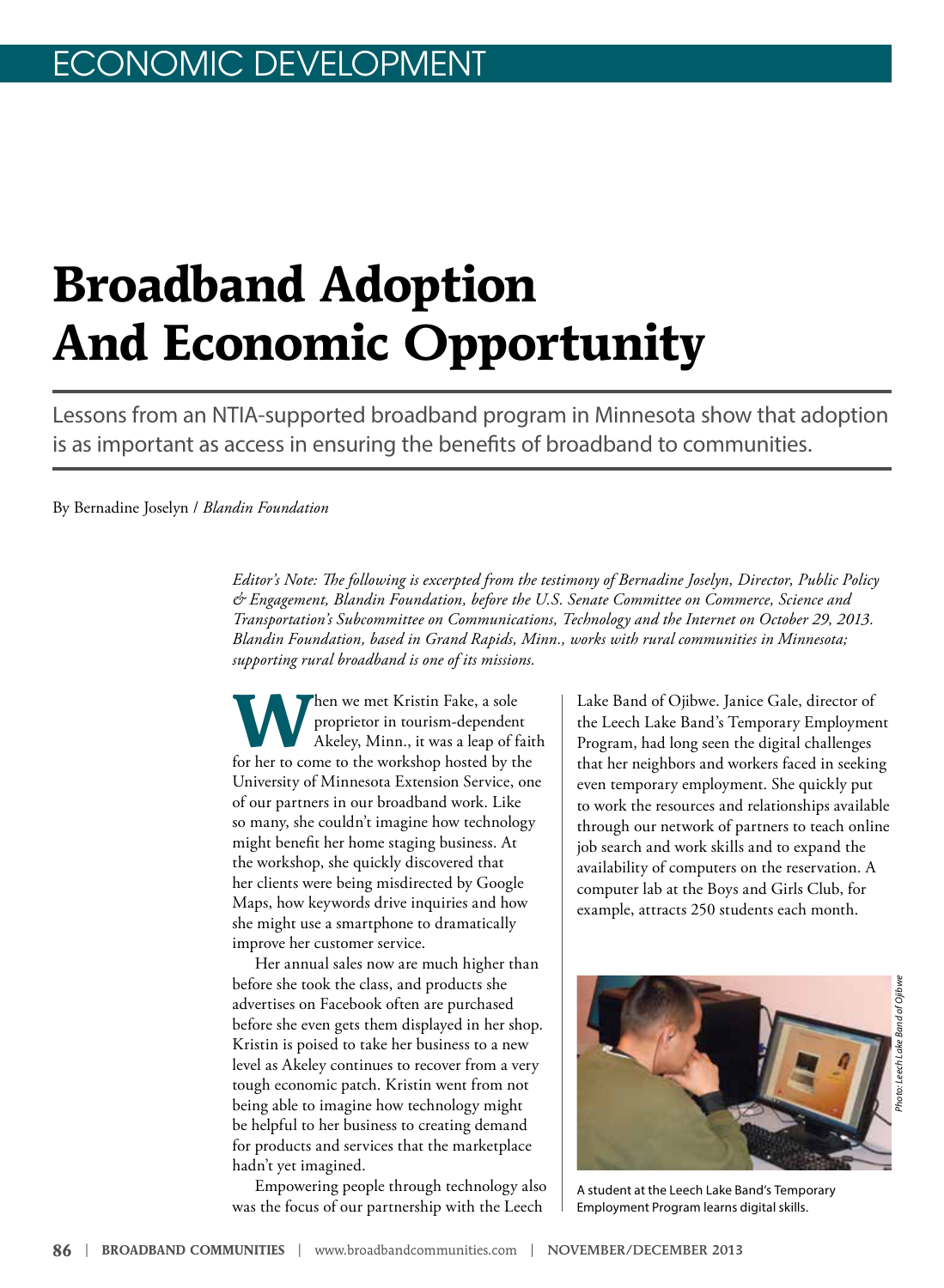Refurbished computers, training and subscriptions for kids and families were distributed through Head Start. Temporary workers who participate in the digital literacy program upgrade their skills and qualify for higher pay. Temporary Employment Program student workers help learners in the computer labs, which is a great benefit to both trainers and learners. Janice, in her quietly passionate way, grins when she tells how many participants have been inspired to pursue their GED [certificates of high school equivalency].

Multiply Kristin Fake and Janice Gale times hundreds. The stories continue to roll in from communities all across rural Minnesota, where adoption is not just a policy imperative but also a community imperative.

From [Blandin Foundation's] experience, realizing the promise of the Internet is as much about investing in human capacity as it about investing in technological capacity – maybe more.

After a career in the Foreign Service, I became Blandin Foundation's first-ever public policy director in 2003. When I looked out over the rural landscape, one issue stood out as having great potential to help rural communities thrive into the new century: access to high-speed Internet and the capability to take advantage of its many social and economic benefits.

Today, the digital divide remains far too real for rural America, especially for those who face other types of barriers – poverty, language, isolation. The work of bringing the promise of the lnternet to all Americans clearly is not done.

We believed in 2003, and still do today, that

- 1. Broadband is the indispensable infrastructure of the 21st century.
- 2. Rural communities need broadband access, and the ability to use it, in order to thrive – and even survive – in an ever more globalized world.

To this end, Blandin Foundation has invested in a body of work focused on strengthening community broadband leadership and adoption. One of these projects, the Minnesota Intelligent Rural Communities Initiative (MIRC),

Participants in the MIRC digital literacy program upgrade their skills and qualify for higher pay. Many have been inspired to pursue certificates of high school equivalency.

had the support of the American people through the American Reinvestment and Recovery Act, which connected our work to national goals.

Blandin Foundation administered MIRC on behalf of a coalition of 19 statewide partners – regional development commissions, state workforce and educational institutions, etc. – and 11 rural demonstration communities. Our work was partially funded through the federal Broadband Technology Opportunity Program (BTOP), one of 44 sustainable adoption grants awarded nationwide.

MIRC began in 2010 and was largely completed by the end of 2012, putting to work \$4.8 million of federal grant dollars, \$1.8 million in matching funds and countless hours of work by community leaders to create a network of resources and support to rural Minnesota communities, business owners, students, health care facilities, local governments, the poor and the un- and underemployed.

We sought to

- Support and encourage vibrant rural economies through broadband adoption as a strategy for job growth and wealth creation.
- Increase "culture of use" of broadband services.
- Improve efficiency and effectiveness of digital literacy training service delivery.
- Accelerate broadband adoption by 2 percent over its statistically anticipated growth (increasing broadband subscribers by 38,556 more than could otherwise be expected).

In sum, helping rural communities keep up globally was our real task. Thanks to the federal funding we received, we were able to take on an ambitious, comprehensive, multisector effort that wove together work at the local community level all the way up to statewide engagement.

MIRC set measurable goals. All were accomplished or exceeded.

| <b>OUTCOME</b>                                                                     | <b>GOAL</b>                                                     | <b>ACCOMPLISHED</b> |
|------------------------------------------------------------------------------------|-----------------------------------------------------------------|---------------------|
| New households subscribed to<br>broadband                                          | 38,556 (2 percent<br>above statistically<br>anticipated growth) | 40,496              |
| Number of public-access<br>computer sites                                          | ი                                                               | 60                  |
| Number of people who<br>participated in at least 16 hours of<br>training/education | 3,640                                                           | 9,000               |
| Refitted and licensed computers<br>distributed to first-time computer<br>owners    | 1,000                                                           | 2,067               |
| Number of people reached<br>through outreach and awareness                         | 160,000                                                         | 250,000             |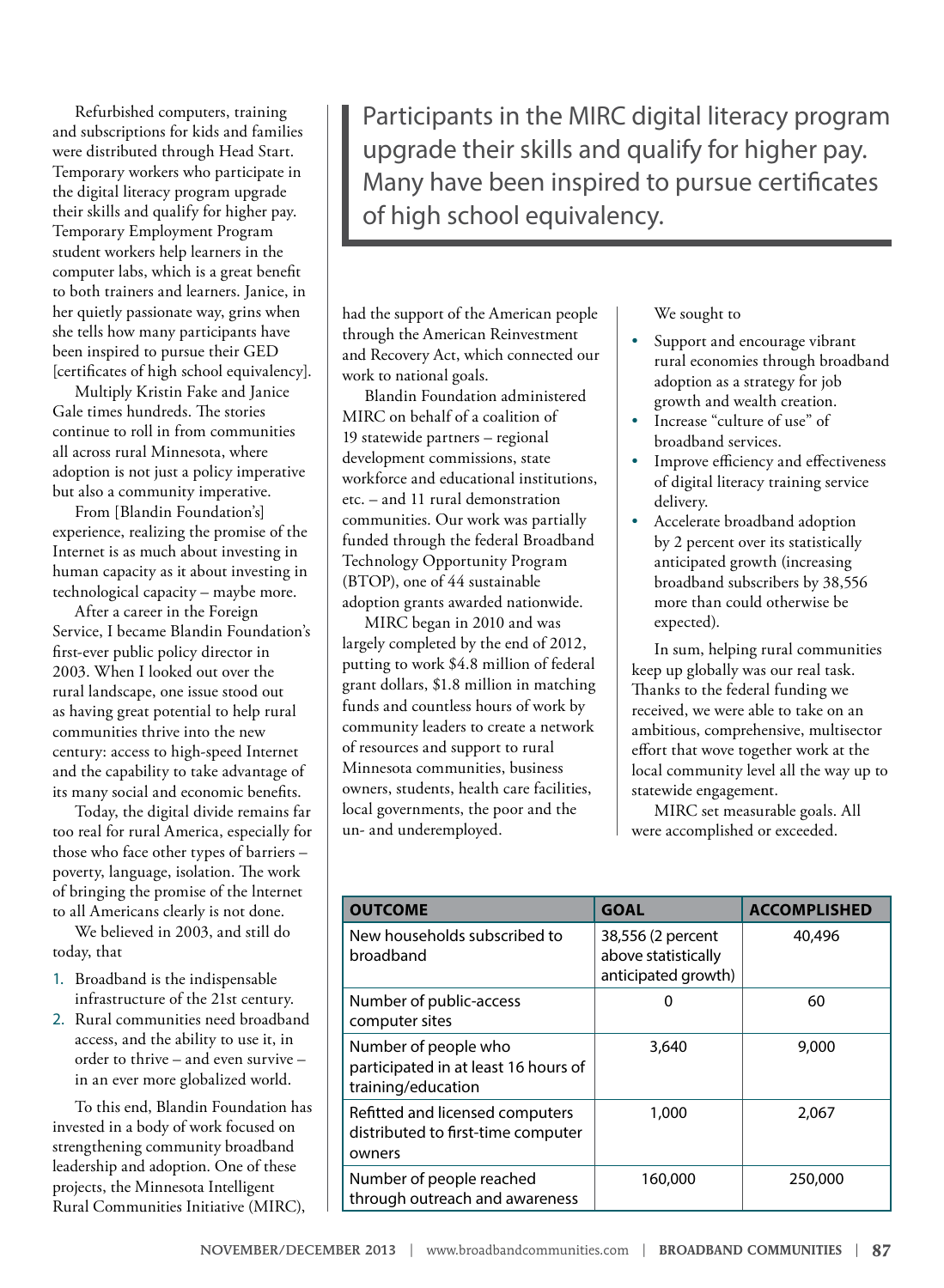## ECONOMIC DEVELOPMENT

"I've gone back to school. Now I don't have to go to the library and find a sitter to do research. I can stay home with my kids."

Overall, broadband adoption in participating communities grew close to 15 percent faster than in the rest of rural Minnesota, and communities that reported the highest rates of participation in MIRC activities also experienced the highest rates of broadband subscription growth.

Dr. Jack Geller of the EDA Center at the University of Minnesota, Crookston and lead researcher for MIRC concluded in his final evaluation, "It's hard not to connect the MIRC project ... as a contributor to Minnesota's leading position in rural broadband adoption."

Persuaded by the effectiveness and impact of these efforts, and mindful of the critical role that broadband access and adoption play in the economic and social life of rural places, Blandin Foundation's board of trustees has committed an additional \$1.5 million to continue to support broadband adoption efforts in rural Minnesota in 2013 and 2014.

## **THE CHALLENGE OF BROADBAND ADOPTION**

Blandin Foundation's strategies include

- Offering individuals training in computer literacy and knowledgeworker career development strategies.
- Providing technical assistance and customized training to small businesses and entrepreneurs.
- Distributing refurbished computers to low-income, rural Minnesota residents.
- Partnering with Internet service providers to offer subsidized subscriptions to connect those computers to the Internet.
- Helping communities identify their unique goals and providing the technical assistance and grant

funding needed to turn those goals into accomplishments.

At the heart of our approach is high-touch, multisector, sustained community engagement. This includes communitywide visioning and goal setting and a community-driven grant proposal solicitation process to generate project ideas and community commitment upfront.

To help drive home the recognition that broadband is a necessary but not sufficient element of economic development and community vitality, MIRC used indicators developed by the New York-based Intelligent Community Forum (ICF) to help communities baseline and measure their competitiveness in the broadband economy. These indicators include ensuring broadband infrastructure, developing a "knowledge workforce," supporting innovation, redressing the digital divide and effectively using marketing and advocacy to tell a community's technology story.

Community leaders used the ICF indicators to identify and select community projects that best fit local needs and focus their efforts on shortterm, achievable goals that would have meaningful impact over the long term. More than 100 community-identified community projects have been funded so far. Here are a few examples.

#### **ENSURING THE AVAILABILITY AND USE OF BROADBAND INFRASTRUCTURE**

Thief River Falls launched Computers for Our Community, a collaboration between local broadband providers and MIRC partner PCs for People. Over 18 months, the project delivered 126 refurbished computers, 91 reducedrate broadband subscriptions and nine multiweek digital literacy courses for low-income families. Most recipients

(84 percent) continued their broadband subscriptions even after subsidies ended.

Lac qui Parle County created a mobile computer lab that brings broadband access to one of Minnesota's most sparsely populated regions. A local partner testified, "The Computer Commuter connects patrons to people and places they had no idea they could connect to!"

#### **FOSTERING INNOVATION**

An immigrant resource center in Winona launched digital literacy training in Hmong and Spanish for more than 60 recent immigrants. The project "built bridges among cultures and organizations" and led to the realization that a "connected city helps everyone."

A consortium of nine school districts in Stevens County developed a broadband-based system to provide specialized distance learning services for students with disabilities. Their takeaways: "[Realization] that the world is able to communicate and work cooperatively using technology and that the world is not limited to Stevens County."

Benton County added new computers in libraries, schools and senior housing and created 13 new Wi-Fi access points in a variety of businesses and community sites, including an elder care facility. According to the county's economic director, "Our elected officials now see the importance of broadband for economic development and community vitality."

### **DELETING THE DIGITAL DIVIDE**

The nonprofit MIRC partner PCs for People, in addition to surpassing its goal to refurbish 1,000 computers and redistribute them to low-income rural households, opened affiliate storefronts in four rural Minnesota communities in each corner of the state. Said one computer recipient: "I've gone back to school; I have two kids, and now I don't have to go to the library and find a sitter to do research. ... I can stay home with my kids." When expressing her appreciation for receiving a computer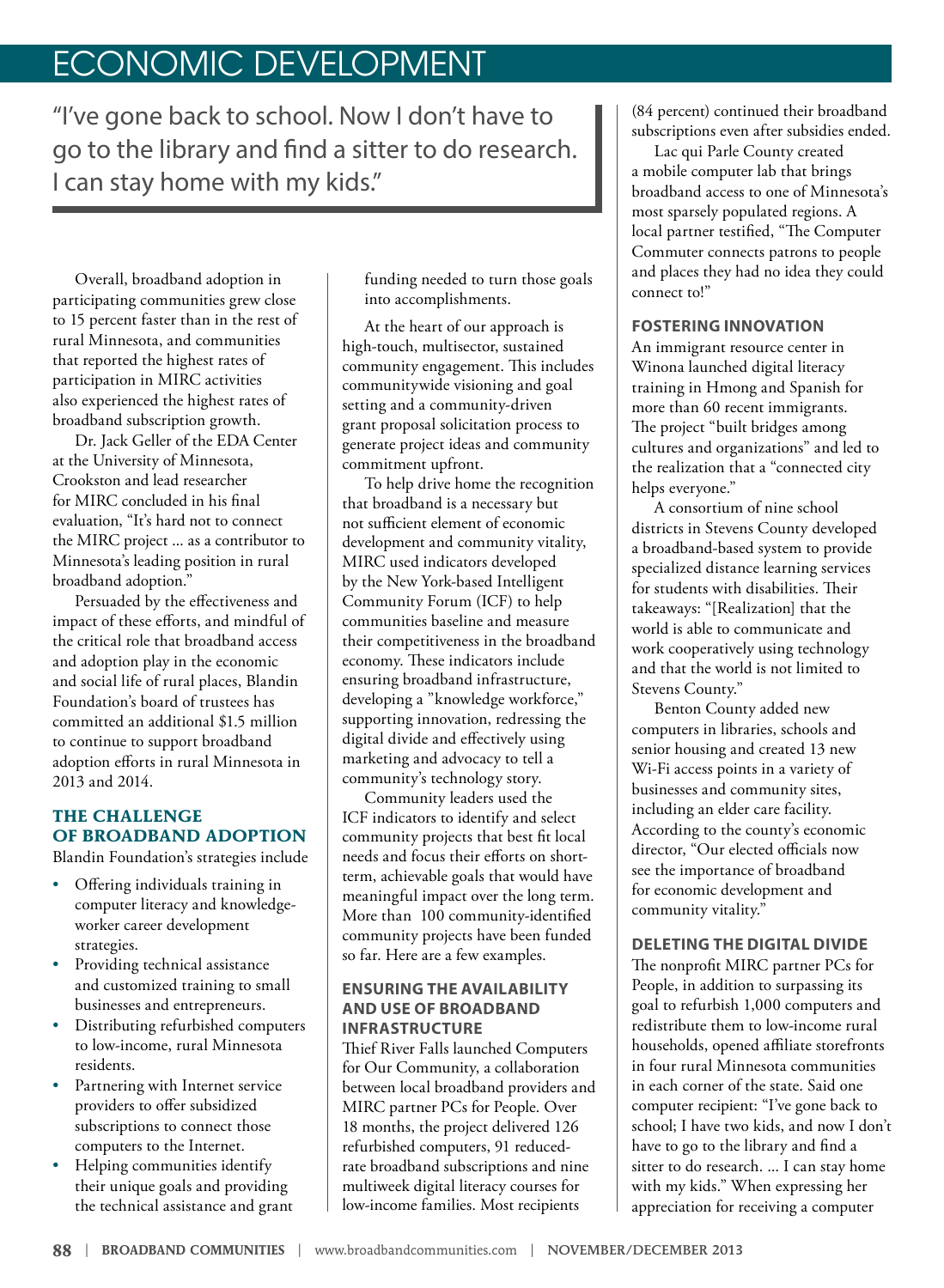

and Internet connection, another recipient explained that the computer was going to be a Christmas present for her child; receiving it meant that she wouldn't have to choose between buying gifts or feeding her kids over the Christmas break.

#### **BUILDING A KNOWLEDGE WORKFORCE**

Cook County opened a computer lab as part of a higher-education, distance learning partnership. During the project's 18 months, the site provided 21 training sessions attended by 185 people in this remote community with a population of 1,351. The lab continues to be available to all community residents and is used as a public Internet access site and distance learning resource. The partnership offers credit courses from more than 25 institutions of higher learning.

#### **MARKETING AND ADVOCACY**

A local-access television station in Itasca County upgraded its software, hardware and website interface to live stream and archive public meetings online. The move has improved access to these

meetings for permanent and seasonal residents. Several other communities enhanced their government and business online presences, including Windom in far southwest Minnesota, which planned, launched and maintains the Finding Windom community portal Web presence.

Here is a sampling of some the voices of rural Minnesotans who participated in MIRC reflecting on the impact of these broadband adoption efforts on their overall community vitality:

"We've turned a corner and become a community that's actually growing and thriving, instead of stagnant and dying, with what we've learned from the MIRC program."

> –Kristin Fake, owner, Just a Stage/Second Stage home staging, Akeley, Minn.

"This project has permanently changed the way we think and the way we work together."

> –Della Schmidt, Winona Area Chamber of Commerce, Winona, Minn.

"These technology classes have encouraged our Hispanic and Somali immigrants to interact, really for the first time."

–Fatima Said, Project FINE, Winona, Minn.

"This effort has helped us develop wonderful community connections. We have reached out to our whole community."

> –Keri Bergeston, Principal, Dawson/Boyd (Minn.) High School

"MIRC efforts have really contributed to creating a 'culture of use' amongst tribal members. Overall, MIRC has helped the Leech Lake Reservation increase the economic vitality of our community. Tribal community members are more familiar with the tools of broadband and the economic opportunities that are available."

–Mike Jones, Chief of Staff to Tribal Chair, Leech Lake Band of Ojibwe, Walker, Minn.

"This framework brings people together that have not always